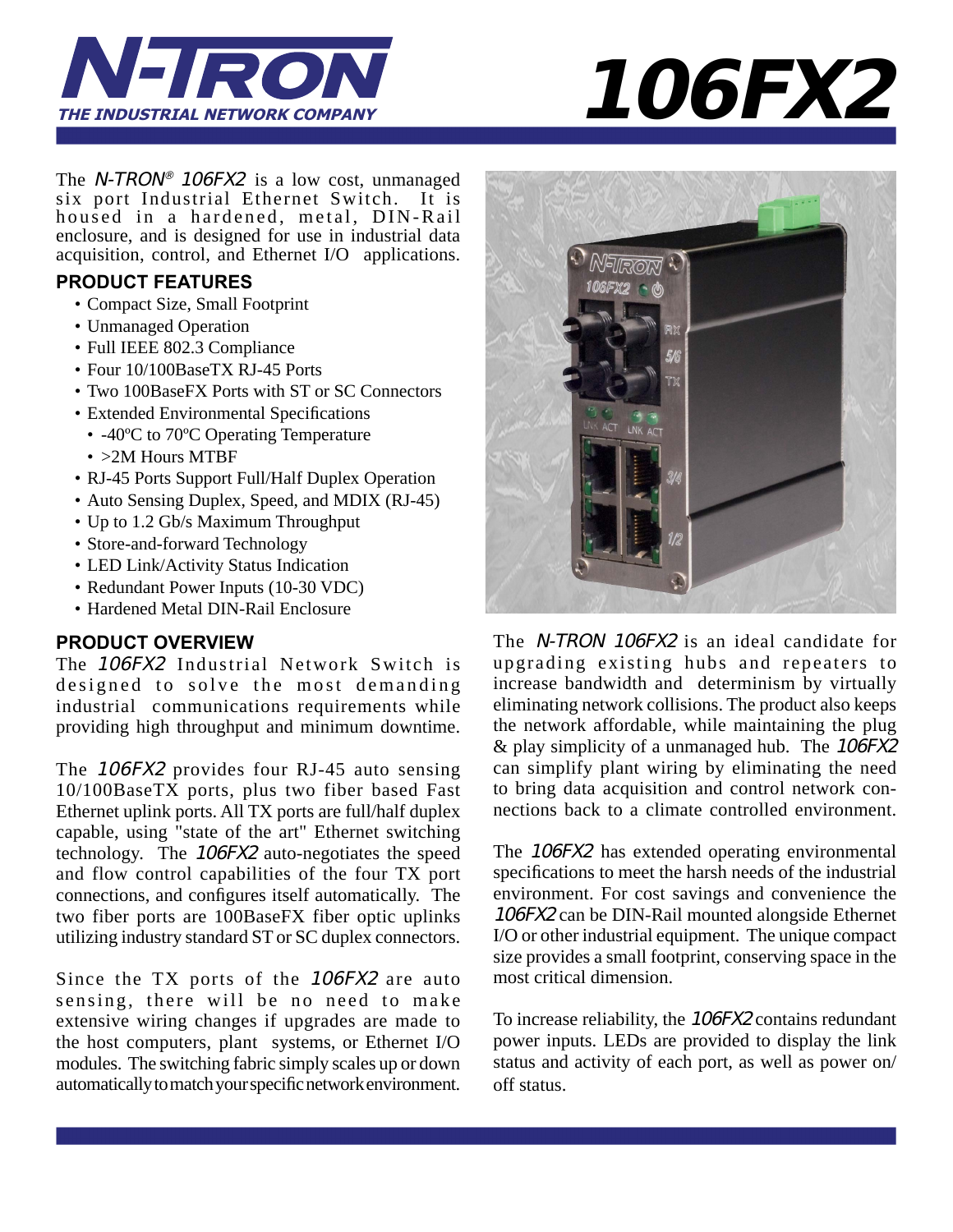

# **QUALITY MANAGEMENT SYSTEM CERTIFIED BY DNV**  $ISO$  9001:2000  $=$

**SPECIFICATIONS** 

## **Case Dimensions**

| 3.5"             | $(8.9 \text{ cm})$ |
|------------------|--------------------|
| 1.50"            | $(3.8 \text{ cm})$ |
| 3.6"             | $(9.0 \text{ cm})$ |
| $0.60$ lbs.      | (0.27 kg)          |
| 35 <sub>mm</sub> |                    |
|                  |                    |

#### **Electrical**

Input Voltage: 10-30 VDC

Input Current: 330mA@24V Inrush: 7.9Amp/0.7ms@24V

### **Environmental**

Operating Temperature: -40°C to 70°C Storage Temperature: Operating Humidity: 10% to 95%

 (Non Condensing) Operating Altitude: 0 to 10,000 ft.

C to 85 $\rm ^{o}$ C

# **Network Media**

100BaseFX:

>Cat3 Cable 100BaseTX: >Cat5 Cable

> Multimode: 50-62.5/125μm Singlemode: 7-10/125μm

# **Connectors**<br>10/100BaseTX:

Four (1) RJ-45 TX Ports 100BaseFX: Two (2) ST or SC Duplex Ports

### **Recommended Wiring Clearance**

| Front: |    | $(12.7 \text{ cm})$ |
|--------|----|---------------------|
| Top:   | 4" | $(2.54 \text{ cm})$ |

## **Fiber Transceiver Characteristics**

| <b>Fiber Length</b>           | $2km^*$            | $15km**$ | $40km**$ | $80km**$ |  |
|-------------------------------|--------------------|----------|----------|----------|--|
| <b>TX Power Min</b>           | -19dBm             | -15dBm   | -5dBm    | -5dBm    |  |
| <b>RX Sensitivity Max</b>     | $-32$ d $Bm$       | -29dBm   | $-34dBm$ | $-34dBm$ |  |
| Wavelength                    | 1310 <sub>nm</sub> | 1310nm   | 1310nm   | 1550nm   |  |
| * Multimode Fiber Optic Cable |                    |          |          |          |  |

\*\* Singlemode Fiber Optic Cable

## **BENEFITS**

## **Industrial Network Switch**

- Compact Size, Small Footprint
- Extended Environmental Specifications
- High Reliability/Availability
- Extended Environmental Specifications
- Hardened Metal DIN-Rail Enclosure
- High Performance
- High MTBF >2M Hours (measured)

#### **Ease of Use**

- Plug & Play Operation
- Four Auto Sensing 10/100BaseTX RJ-45 Ports
- RJ-45 Ports Auto Sense Duplex, Speed, and Cable Type
- Compact DIN-Rail Package

## **Increased Performance**

- Full Wire Speed Capable
- Two 100BaseFX Fiber Uplinks
- Full Duplex Capable
- Eliminates Network Collisions
- Increases Network Determinism

### **Regulatory Approvals**

FCC Title 47 Part 15 Class A, ICES-003-Class A, CE: EN61000-6-2, EN61000-3-2,3; IEC61000-4-2,3,4,5,6,11 EN55011

UL/cUL: Hazardous and Non-Hazardous Locations Class I Div 2, Groups A, B, C, D , T4A and ANSI/ISA 12.12.01-2000

Designed to comply with: IEEE 1613 for Electric Utility Substations, NEMA TS1/TS2 for Traffic Control Equipment

### **Ordering Information**

| DIN-Rail Power Supply 24V@1.3 Amp                                                                                       |  |  |  |  |
|-------------------------------------------------------------------------------------------------------------------------|--|--|--|--|
| Metal Din Rail Option - Tall Enclosures                                                                                 |  |  |  |  |
| Note: MDR option is not field upgradable and must<br>be specified with switch order                                     |  |  |  |  |
|                                                                                                                         |  |  |  |  |
| 15 for 15km max. fiber segment length<br>40 for 40km max. fiber segment length<br>80 for 80km max. fiber segment length |  |  |  |  |
|                                                                                                                         |  |  |  |  |

## **Contact Information**



Electrical Supply Distributor

® 2009 N-TRON, Corp., N-TRON and the N-TRON logo are trademarks of N-TRON, Corp. Product names mentioned herein are for identification purposes only and may be trademarks and/or registered trademarks of their respective company. Specifications subject to change without notice. The responsibility for the use and application of N-TRON products rests with the end user. N-TRON makes no warranties as to the fitness or suitability of any N-TRON product for any specific application. N-TRON Corporation shall not be liable for any damage resulting from the installation, use, or misuse of this product. Printed in USA.